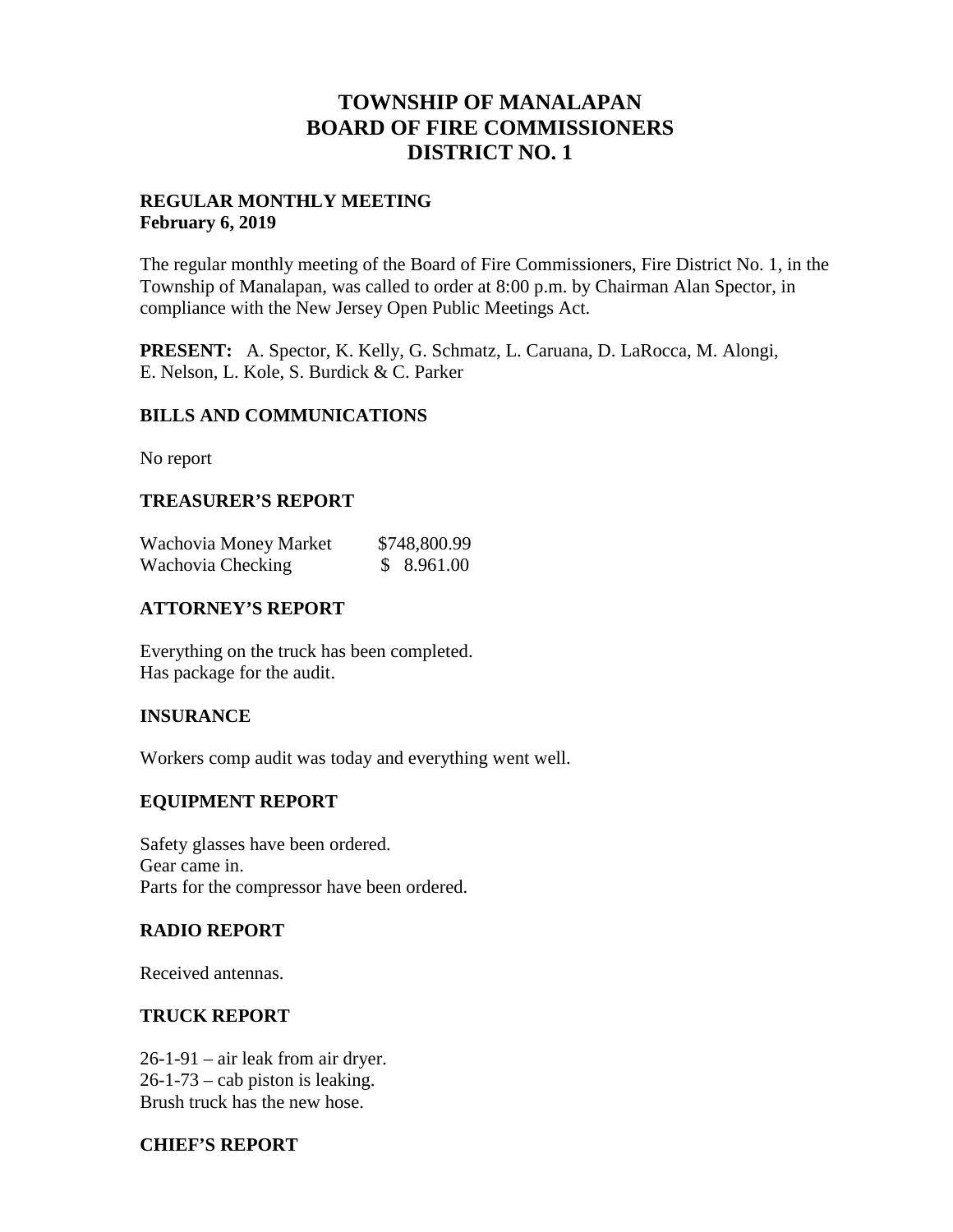54 calls for January. MayDay class is scheduled for April 26 and 27. Broken axe needs to be replaced. Had issue with knox box order. Ice water class has been cancelled. Had an IT Committee meeting with Tom. Mail exchange service is 5 years old; looking at other options. Fire Rescue Convention is August 8-11.

## **ASSOCIATION REPORT**

Working on repairing doors downstairs. Back building is having garage door issues. Dryer at Satellite needs to be repaired. Would like to look into purchasing a washer/dryer for Main House.

#### **TRUSTEES' REPORT**

No report.

## **OLD BUSINESS**

See attached.

## **NEW BUSINESS**

Commissioner Schmatz made a motion to pay all vouchers; this was seconded by Commissioner LaRocca. All voted aye.

Commissioner LaRocca made a motion for \$600 to purchase 5 personal lights; this was seconded by Commissioner Spector. All voted aye.

Commissioner LaRocca made a motion for \$1,000 to purchase 8 personal CO meters; this was seconded by Commissioner Kelly. All voted aye.

Commissioner LaRocca made a motion not to exceed \$2,700 to replace the safety devices on the garage doors on the back building; this was seconded by Commissioner Kelly. All voted aye.

Commissioner Spector made a motion not to exceed \$5,000 to replace rear tires on the back of 26-1-80; this was seconded by Commissioner LaRocca. All voted aye.

Hose testing is scheduled for May 17 and pump testing is scheduled for August 2.

Discussion held regarding the trading in of 26-1-90. Need to trade in by December otherwise the trade in value will decrease.

Meeting opened to the public at 8:30 p.m.

A motion was made by Commissioner Kelly to adjourn; it was seconded by Commissioner Spector and all voted aye.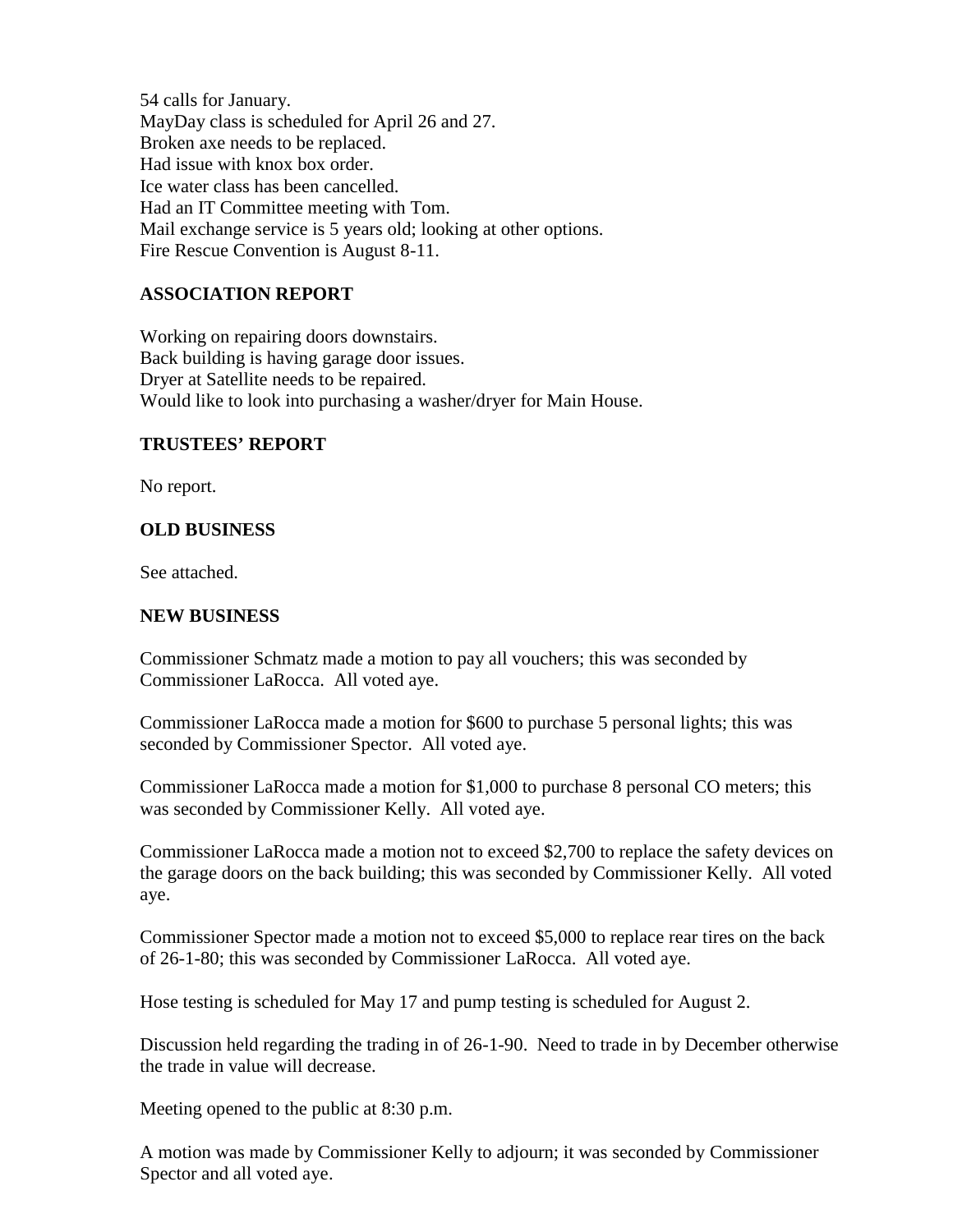Meeting adjourned at 8:32 p.m.

Respectfully submitted, Kenneth Kelly, Clerk